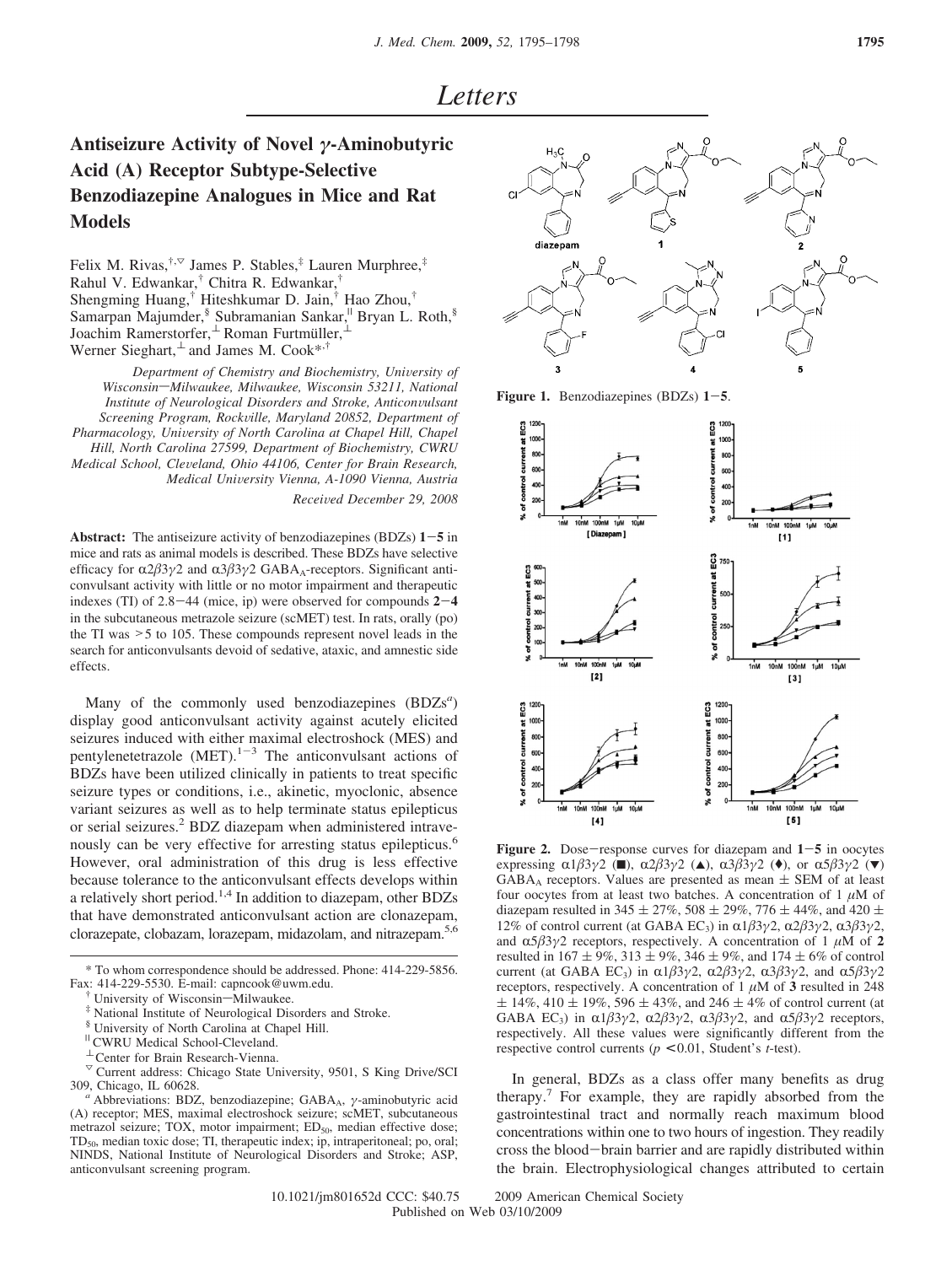**Table 1.** Assessment of Antiseizure Activity on Benzodiazepine (BDZ) Ligand **2** at 100 mg/kg after 0.5 and 4.0 h in Mice via ip*<sup>a</sup>*

| <b>BDZ</b> | time(h) | <b>MES</b> | mice ip<br>scMET | <b>TOX</b> |
|------------|---------|------------|------------------|------------|
|            | 0.5     | 0/3        | 3/5              | 0/8        |
|            | 4.0     | 0/3        | 0/1              | 0/4        |

<sup>*Results indicate number protected or toxic/number tested. Refer to Table*</sup> 3 for abbreviations.

**Table 2.** Assessment of scMET Antiseizure Activity on Benzodiazepine (BDZ) Analogues after 0.5 and 4.0 h in Rat via po and ip Admistration

| <b>BDZ</b>              | time(h) | $MES^a$ | rat po<br>scMET <sup>b</sup> | <b>TOX</b> | rat ip<br>$scMET^{b}$ | <b>TOX</b> |
|-------------------------|---------|---------|------------------------------|------------|-----------------------|------------|
| 2                       | 0.5     | 1/4     | 4/4                          | 0/4        | 7/8                   | 0/8        |
| 2                       | 4.0     | 0/4     | 0/4                          | 0/4        | $5/8^d$               | $0/8^d$    |
| 3                       | 0.5     | 0/4     | 3/4                          | 0/4        | 3/4                   | 0/4        |
| 3                       | 4.0     | 1/4     | 4/4                          | 0/4        | 3/4                   | 0/4        |
| $\overline{\mathbf{4}}$ | 0.5     | 0/4     | $4/4$ 3/4 <sup>c</sup>       | 0/4        | $NT^e$                | $NT^e$     |
| 4                       | 4.0     | 0/4     | $3/4$ $2/4$ <sup>c</sup>     | 0/4        | $NT^e$                | $NT^e$     |
| 5                       | 0.5     | $NT^e$  | 2/6                          | 0/6        | 1/4                   | 0/4        |
| 5                       | 4.0     | $NT^e$  | $5/6^d$                      | $0/6^d$    | 2/4                   | 0/4        |

*<sup>a</sup>* Dose of 30 mg/kg. *<sup>b</sup>* Dose of 50 mg/kg. *<sup>c</sup>* Dose of 15 mg/kg. *<sup>d</sup>* After 1 h of dosing.  $\epsilon$  NT = not tested. Results indicate number protected or toxic/number tested. Refer to Table 3 for abbreviations.

BDZs can be detected as early as five minutes after intravenous injection.8 At clinically relevant doses, the BDZs do not induce significant liver microsomal enzymes that often can result in  $d$ rug $-d$ rug interactions.<sup>9</sup>

In general, they lack serious toxicity even when overdosed.<sup>1,4</sup> Unfortunately, BDZs produce many side effects such as drowsiness, somnolence, fatigue, ataxia, lethargy, sedation, muscle relaxation, amnesia, and tolerance to the anticonvulsant effects that limit their use as chronic anticonvulsant agents. $1^{-3}$ These side effects along with the issue of tolerance that develops from the extended use of these agents both in animal models and patients has been studied in detail. $1-6,10$ 

Much work has been done in the search for new BDZs with improved pharmacological profiles; it has been suggested that partial agonists at the *γ*-aminobutyric acid (A) receptor (GABAA) would reduce and possibly eliminate the unwanted side effects.<sup>11</sup> However, these preclinical properties did not translate into clinical agents sufficiently free of side effects and tolerance liability. $12^{-14}$  An alternative approach is to develop nonsedating anticonvulsants that target specific GABAA receptor subtype(s) involved in mediation of the anticonvulsant action but not the sedative action.<sup>15,16</sup> This selectivity for GABA<sub>A</sub> receptor subtypes may be achieved by selective efficacy.<sup>14</sup> Those ligands that are agonists with subtype selectivity for  $\alpha$ 2- and  $\alpha$ 3-GABA<sub>A</sub> receptors that also have reduced agonistic and/or exhibit antagonistic activity at  $\alpha$ 1-GABA<sub>A</sub> receptors should provide ligands with anticonvulsant properties but with reduced sedative, ataxic, and amnestic side effects.<sup>15,16</sup> Among the ligands reported with  $\alpha$ 2 and/or  $\alpha$ 3 subtype selectivity are pyrazolo-quinolinones,<sup>17</sup> pyrazoles,<sup>18</sup> pyridazines,<sup>19</sup> pyridoindo- $\lim_{x\to 0}e^{20,21}$  pyridones,<sup>22</sup> tetrahydroimidazo-pyrido-pyrimidinones,<sup>23</sup> triazolo-phthalazines,<sup>24</sup> pyrazolopyridinones,<sup>25</sup> imidazopyrimidines, and triazines.<sup>26</sup>

Recently, it has been shown that tolerance (in part) to the anticonvulsant effects of diazepam is mediated by an interaction at the  $\alpha$ 1-subtype.<sup>27</sup> Moreover, Rijnsoever, Möhler et al.<sup>28</sup> have shown that manifestation of tolerance to the motor-depressant action of diazepam depends on the chronic activation of two competitive mechanisms orchestrated by  $\alpha$ 1- and  $\alpha$ 5-GABA<sub>A</sub> receptors, respectively. They also demonstrated that tolerance to the sedative action of diazepam was accompanied by a 15% reduction of  $\alpha$ 5-GABA<sub>A</sub> receptors in the dentate gyrus.<sup>28,29</sup>

Because the BDZ scaffold is generally nontoxic with good logP properties, efforts have centered here on a selected group of novel 8-substituted triazolo- and imidazobenzodiazepines as shown in Figure 1,<sup>30</sup> which exhibit low efficacy at  $\alpha$ 1- and  $\alpha$ 5subtypes. The dose-response curves for the stimulation of GABA-induced currents by diazepam and BDZs **<sup>1</sup>**-**<sup>5</sup>** in oocytes, which expressed GABA<sub>A</sub> receptors of the subtypes  $\alpha$ 1 $\beta$ 3 $\gamma$ 2,  $\alpha$ 2 $\beta$ 3*γ*2,  $\alpha$ 3 $\beta$ 3*γ*2, and  $\alpha$ 5 $\beta$ 3*γ*2, are illustrated in Figure 2. It is clear the efficacy at  $\alpha$ 1 $\beta$ 3*γ*2 and  $\alpha$ 5 $\beta$ 3*γ*2 subtypes is low, especially for ligands **2** and **3**, as compared to diazepam. Although the efficacy at  $\alpha$ 1 and  $\alpha$ 5 are low for 1, the potency also remains too low (for useful or serious consideration). The acetylene-halogen switch employed for **<sup>1</sup>**-**<sup>3</sup>** was also extended to triazolam analogue **4** but not to the control ligand **5**.

Examination of the initial anticonvulsant screen (Table 1, 100 mg/kg) on ligands **<sup>1</sup>**-**<sup>5</sup>** (administered as free bases) at the

**Table 3.** Quantification of Antiseizure Activity ED<sub>50</sub> MES, ED<sub>50</sub> scMET, TD<sub>50</sub> TOX, and Therapeutic Index (TI) via ip and po Routes<sup>*a*</sup>

| mice ip                                                    |                            |                              | rat po                |                            |                              | TI mice ip             | TI rat po                 |                               |
|------------------------------------------------------------|----------------------------|------------------------------|-----------------------|----------------------------|------------------------------|------------------------|---------------------------|-------------------------------|
| entry                                                      | $ED_{50}$ MES <sup>d</sup> | $ED_{50}$ scMET <sup>d</sup> | $TD_{50}$ $TOX^d$     | $ED_{50}$ MES <sup>d</sup> | $ED_{50}$ scMET <sup>d</sup> | $TD_{50}$ $TOX^d$      | $TD_{50}/ED_{50}$ (scMET) | $TD_{50}/ED_{50}$ (scMET)     |
| $\mathbf{2}$<br>$\overline{\mathbf{4}}$                    | >300<br>>200<br>> 6        | 16.28<br>8.87<br>1.027       | >500<br>>400<br>2.875 | >250<br>>250<br>>150       | 98.5<br>23.72<br>1.58        | >500<br>>500<br>166.25 | >30.2<br>>44<br>2.8       | $\gg$ 5 $^c$<br>>21.1<br>>105 |
| carbanazepine <sup>b</sup><br>clonazepam'<br>$phenytoin^b$ | 7.81<br>25.6<br>5.64       | >50<br>0.02<br>>50           | 45.4<br>0.26<br>41.0  | 5.35<br>7.86<br>28.1       | >250<br>0.61<br>>500         | 364<br>2.38<br>>1000   | < 0.9<br>13<br>< 0.82     | 1.5<br>3.9<br>2.0             |

*<sup>a</sup>* MES, maximal electroshock induced seizures; scMET, subcutaneous pentylenetetrazole induced seizures; TOX, observed minimal muscular or neurological impairment as indicated by rotorod paradigm (mice) or abnormal, uncoordinated gait (rats); TI, therapeutic index =  $TD_{50}/ED_{50}$ ; ED<sub>50</sub>, median effective dose; TD<sub>50</sub>, median toxic dose; ip, intraperitoneal; po, oral. <sup>*b*</sup> Refer to ref 32. <sup>*c*</sup> A higher dose was not tested because 500 mg/kg was clearly not sedating. <sup>*d*</sup> All values are in mg/kg.

**Table 4.** Preliminary Hippocampal Kindling Screen-Rats ip

|               | seizure score |          |  |      |    | afterdischarge duration (s) |    |      |                  |
|---------------|---------------|----------|--|------|----|-----------------------------|----|------|------------------|
|               |               | pre-drug |  | drug |    | pre-drug                    |    | drug |                  |
| <b>BDZ</b>    |               |          |  |      |    |                             |    |      | TOX <sup>d</sup> |
| $\bigwedge a$ |               |          |  |      | 47 |                             | 59 |      | $0/2^e$          |
| $\mathcal{P}$ |               |          |  |      | 30 |                             | 38 |      | $0/2^e$          |
|               |               |          |  |      | 29 |                             | 92 |      | 0/2              |

*a* Dose of 100 mg/kg. *b* Dose of 50 mg/kg. *c* Dose of 10 mg/kg. *d* After 1 h of dosing. *e* Dose of 30 mg/kg. *f* Dose of 3 mg/kg. L = low, H = high. Refer to Tables 2 and 3 for abbreviations.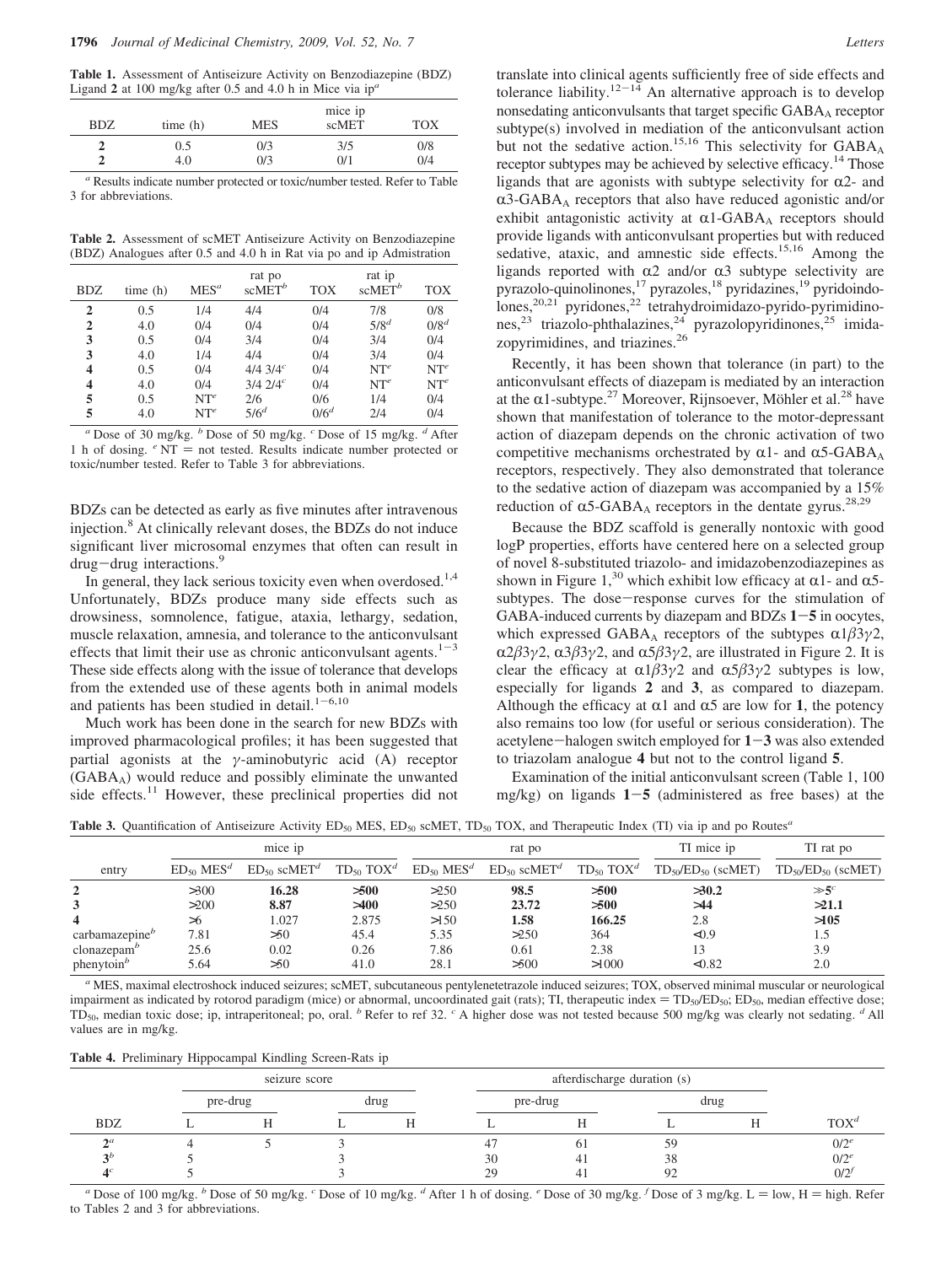National Institute of Neurological Disorders and Stroke (NINDS) under the Anticonvulsant Screening Program (ASP) indicated that the 8-acetyleno-2′-pyridoimidazobenzodiazepine **2** had the most significant antiseizure profile in mice when administrated ip. It raised the seizure threshold level induced by subcutaneous metrazole (scMET) in 60% of mice (3/5) with no motor impairment, as indicated by the rotorod paradigm test (TOX). Ligand **2** also appeared to have a relatively rapid onset and short duration of action because the antiseizure protection was absent after 4.0 h. Toxicity in this study was based on motor impairement (locomotor, rotorod). Ligand **2** lacked activity against MES induced seizures in keeping with low efficacy of **2** at α1β3γ2 subtypes.<sup>14,19</sup>

The antiseizure activity in rat animal models for MES, scMET, and TOX showed that ligands **<sup>2</sup>**-**<sup>5</sup>** significantly increased the seizure threshold level of scMET in both oral (po) and intraperitoneal (ip) routes of administration (Table 2). Using rats via the po route, the protection ranged from a median effective dose  $(ED_{50})$  of 1.58 mg/kg for 4 to 98.5 mg/kg for 2, with the  $ED_{50}$  for **3** falling in the middle (Table 3). For **2** and **3**, no TOX was observed in rats that were dosed up to 500 mg/ kg via either the po or ip routes of administration (Table 3). For 2′-pyrido analogue **2** in rats, the protection was 100% dosed orally and 88% via the ip route after 0.5 h (Table 2). After four hours, ligand **2** offered no protection with po dosing but maintained 63% protection via ip dosing. Imidazobenzodiazepine **3** exhibited similar protection orally and ip but for a longer duration as compared to **2**. Ligand **4** was the most potent of all the ligands tested orally in rats (Table 2), with 50% protection over a period of 4 h at a lower dose of 15 mg/kg. Ligand 8-iodoimidazobenzodiazepine **5** showed no activity in mice dosed ip (data not shown). Because the calculated logP for **5** (4.59) was significantly greater than **2** (2.48), it is possible that **5** crosses the blood-brain barrier more rapidly than **<sup>2</sup>**, reaches a maximum effective concentration more rapidly, and is consequently metabolized more rapidly when admistered ip. Even though **2** would be expected to be more bioavailable (especially) po, it may not cross the blood-brain barrier as rapidly as **<sup>5</sup>**. The ligand **5** was not subjected to quantification of antiseizure activity, but activity was evident (5/6) at 50 mg/kg in rats dosed orally with no observed TOX at that dose.

The quantitative antiseizure effects of BDZs **2**, **3**, and **4** are shown in Table 3. Imidazobenzodiazepine **2** was much more active in the scMET seizure model than in MES, which suggested that it may have potential use for the treatment of absence and myoclonic seizures.<sup>31</sup> The  $ED_{50}$  for scMET for ligand **2** was smaller than that of carbamazepine and phenytoin. Moreover, the median toxic (sedating) dose  $(TD_{50})$  for  $2$  ( $>500$ mg/kg) in mice ip provided a calculated therapeutic index (TI) greater than 30 in mice ip. Similarly, **3** showed better activity against scMET than MES in mice ip and rat po, with  $ED_{50}$ s smaller than those reported for carbamazepine and phenytoin (Table 3). However in the MES, both carbamazepine and phenytoin have better  $ED_{50}$ s than ligand **3**. The  $TD_{50}$  of **3** was >400 mg/kg in both tests, which provided a calculated TI of 44 in mice ip and 21 in rats orally (Table 3). Triazolobenzodiazepine **4** showed the most potent activity of the ligands tested for scMET in mice and rats. However, only in rats via oral administration was a significant separation of protective effects and motor impairment found (Tables 2, 3).

To further characterize the anticonvulsant activity of some of these novel BDZs, a hippocampal kindling screen was performed on **<sup>2</sup>**-**4**. The hippocampal kindling screen is a useful adjunct to the traditional MES and scMET tests for identification of a substance's potential utility for treating complex partial seizures.32 BDZs **<sup>2</sup>**-**<sup>4</sup>** appeared to block the kindle motor seizure as shown by the reduction of the seizure score from <sup>4</sup>-5 to 3 (Table 4). No toxic effects were observed as indicated by the lack of motor impairment on the rats tested.

It is clear from the rat po data (Table 2) that **2** has a shorter half-life than **3**, presumably because of differences in esterase enzyme interactions with the two molecules. Because the halflives of such esters in primates and humans would be much longer, ligands **<sup>2</sup>**-**<sup>4</sup>** represent potential anticonvulsant agents with little or no side effects. Certainly, the efficacy profiles of **2** and **3** are consistent with this finding.

In conclusion, these novel BDZs possess significant antiseizure activity in the scMET test in mice and rats and showed minimal TOX. Therefore, ligands **2** and **3** appear to provide antiseizure effects with minimal or no TOX by maintaining a good selectivity between  $\alpha$ 2/ $\alpha$ 3 versus  $\alpha$ 1 subtypes and an efficacy at  $\alpha$ 1 that is lower than that displayed by diazepam. The efficacy level at  $\alpha$ 1 appears to be of critical importance to avoid motor impairment in mice and rats, as predicted by Möhler et al.28 This was demonstrated by the fact that a slightly higher efficacy at  $\alpha$ 1 (248%) appears to result in some minimal TOX for ligand **3**, while ligand **2** (167%) had no TOX. Ligand **2** appears to have high enough efficacy at  $\alpha$ 2 and  $\alpha$ 3 to provide significant antiseizure activity with no toxicity in vivo (mice and rats) due to its lower efficacy at  $\alpha$ 1 subtypes compared to diazepam. Because of its simultaneous reduced efficacy at  $\alpha$ 1and  $\alpha$ 5-GABA<sub>A</sub> receptors, ligand 2 represents an important potential anticonvulsant agent. Recent data from NINDS indicates that, on chronic dosing (5 days), tolerance to the anticonvulsant effects of ligand **2** did not develop.33

**Acknowledgment.** We thank the NIMH for support of this work (MH-46851), and the Lynde and Harry Bradley Foundation. F.M.R. is grateful to the NIH for a Postdoctoral Fellowship.

**Supporting Information Available:** The characterization of compounds  $1-5^{30}$  This material is available free of charge via<br>the Internet at http://pubs.acs.org the Internet at http://pubs.acs.org.

## **References**

- (1) Rogawski, M. A. Principles of Antiepileptic Drug Action. In *Antiepileptic Drugs*, 5th ed.; Levy, R. H., Mattson, R. H., Meldrum, B. S., Perucca, E., Eds.; Lippincott Williams and Wilkins: Philadelphia, 2002; pp 3-22. (2) MacDonald, R. L. Benzodiazepines Mechanisms of Action. In
- *Antiepileptic Drugs*, 5th ed.; Levy, R. H., Mattson, R. H., Meldrum, B. S., Perucca, E., Eds.; Lippincott Williams and Wilkins: Philadelphia,
- 2002; pp 179-186. (3) Killam, E. K., Suria, A. Benzodiazepines. In *Antiepileptic Drugs: Mechanisms of Action*; Glaser, G. H., Penry, J. K., Woodbury, D. M., Eds.;Advances in Neurology Vol. *27*; Raven Press: New York, 1980; pp 597-615.
- (4) Hillestad, L.; Hansen, T.; Melsom, H. Diazepam Metabolism in Normal Man. II. Serum Concentration and Clinical Effect after Oral Administration and Cumulation. *Clin. Pharmacol. Ther.* **1974**, *16*, 485–489.
- (5) De Sarro, G.; Gambardella, A.; De Sarro, A. Benzodiazepines in Pathology of Epilepsy. In *Benzodiazepine*; Biggio, G., Eds.; Springer-Verlag: Milan, 2000; pp 259-279.
- (6) Shorvon, S. D. The Use of Clobazam, Midazolam, and Nitrazepam in Epilepsy. *Epilepsia* **1998**, *39*, S15–S23.
- (7) Gorman, J. M. Benzodiazepines: Taking the Good with the Bad and the Ugly. *CNS Spectrums* **2005**, *10*, 14–15.
- (8) Garattini, S.; Mussini, E.; Marcucci, F.; Guaitani, A. Metabolic Studies on Benzodiazepines in Various Animal Species. In *The Benzodiazepines*; Garattini, S., Mussini, E., Randall, L. O.; Raven Press: New York, 1973; pp 75-97.
- (9) Stevenson, I. H.; Browning, M.; Crooks, J.; O'Malley, K. Changes in Human Drug Metabolism after Long-Term Exposure to Hypnotics. *Br. Med. J.* **1972**, *4*, 322–324.
- (10) Söederpalm, B.; Eriksson, E.; Engel, J. A. Anticonflict and Rotarod Impairing Effects of Alprazolam and Diazepam in Rat After Acute